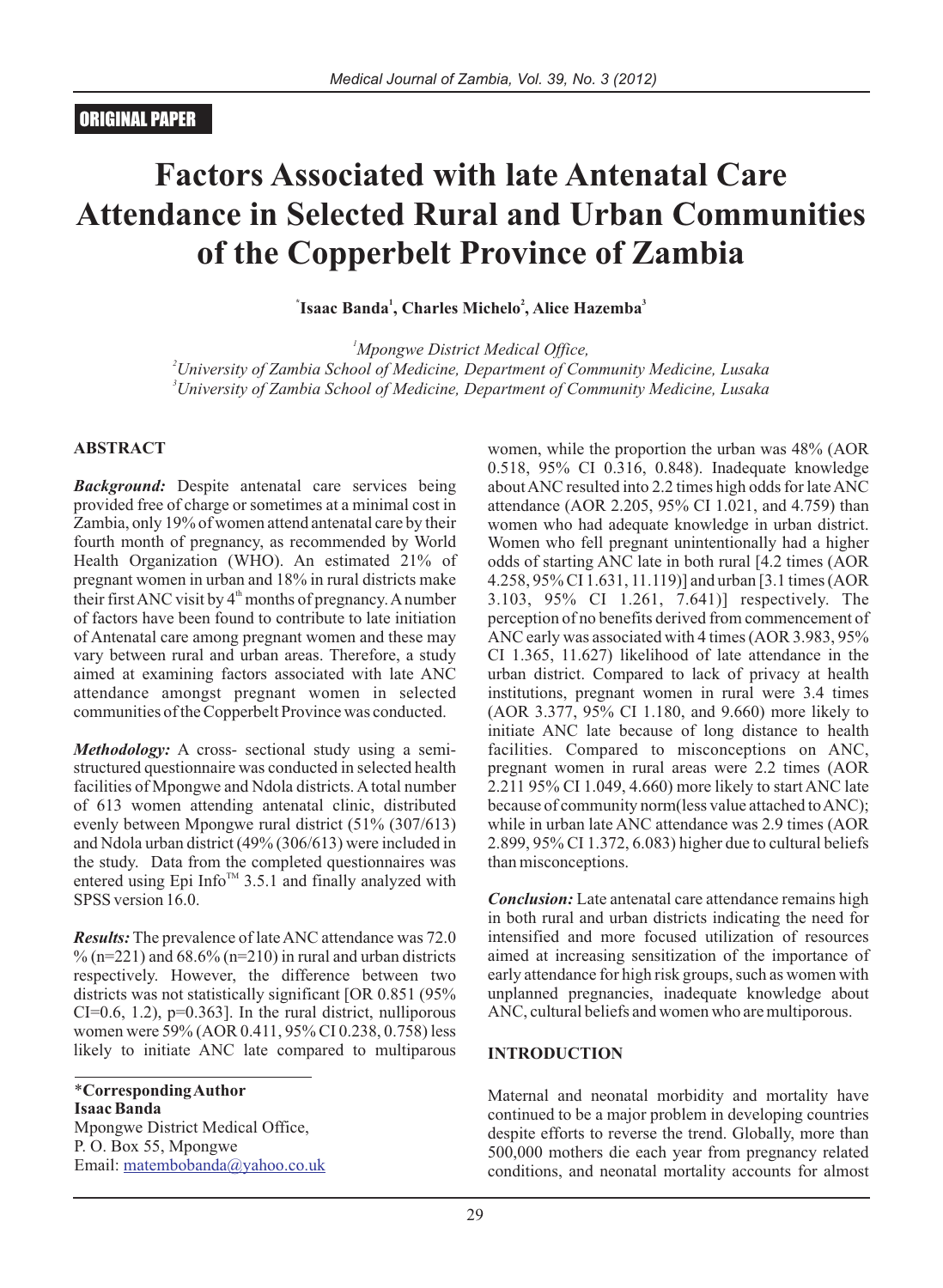40% of the estimated 9.7 million children under-five deaths<sup>1</sup>. Furthermore, ninety nine percent (99%), of maternal and newborn mortality occur in developing countries. The greatest risk of maternal deaths, which is now compounded by the HIV/AIDS pandemic, is faced by women in Sub-Saharan Africa<sup>2</sup>. According to a survey conducted in Zambia, it was reported that maternal mortality ratio stood at 591 per 100 000 live births while neonatal mortality was estimated at 34 per 1000 live births<sup>3</sup>.

Research has shown that most of the maternal and neonatal deaths are avoidable<sup>4</sup>. Antenatal care is one of the key strategies for reducing maternal and neonatal morbidity and mortality directly through detection and treatment of pregnancy related illness, or indirectly through detection of women at risk of complications of delivery and ensuring that they deliver in a suitably equipped facility<sup>5</sup>. A number of studies have demonstrated the association between antenatal care attendance and reduction of premature birth, low birth weight, congenital malformations, congenital infections, neonatal tetanus, pre-eclampsia and anaemia<sup>6</sup>.

In 2001 the World Health Organization (WHO) issued guidance on a new model of antenatal care (ANC) called goal-oriented or focused antenatal care (FANC), for implementation in developing countries<sup>7</sup>. In this new strategy of focused antenatal care, WHO recommends four antenatal care visits in low risk pregnancies and prescribes the evidence-based content for each visit<sup>8</sup>. Antenatal care constitutes screening for health and socioeconomic conditions likely to increase the possibility of specific adverse pregnancy outcomes, providing therapeutic interventions known to be effective; and educating pregnant women about planning for safe birth, emergencies during pregnancy and how to deal with them<sup>9</sup>.

Globally, progress has been made in terms of increasing access and use of antenatal care, although the proportion of women who are obtaining the recommended minimum of four visits is too low<sup>10</sup>. In addition, the first consultation is often made late in pregnancy, whereas maximum benefit requires early initiation of antenatal care. Van Eijk et al. observed that there was a tendency towards late attendance for the first ANC visit in Kenya. The whole of Sub-Saharan Africa lags behind other developing regions<sup>11</sup>

In Zambia ANC services are provided free of charge in most government health institutions and at a minimal cost in private clinics. As a result, the Zambia Demographic and Health survey indicates that the vast majority (94%) of pregnant women receive some antenatal care (ANC) from a skilled provider, most commonly from a nurse/midwife (87%). However, only 19% of women attend antenatal care by their fourth month of pregnancy, as recommended by World Health Organization<sup>3</sup>. Furthermore, in terms of urban and rural variation, 21% of pregnant women in urban and 18% in rural districts had their first ANC visit by  $4<sup>th</sup>$  months of pregnancy. Mpongwe one of the rural districts in Zambia, showed the same trend. Out of 6,448 antenatal attendance in 2008, only 2,296 pregnant women attended antenatal by the  $20<sup>th</sup>$ week of their pregnancy, representing 74% of late antenatal attendance<sup>12</sup>. On the other hand, Ndola , an urban district reported 70% late ANC attendance in the same year.

Various studies have reported factors associated with late entry to ANC, these include place of residence, ethnicity, age, education, employment status, parity, intention to get pregnant, use of contraceptive methods, economic status, health insurance, and travel time<sup>13,14</sup>.

A study aimed at examining factors associated with late ANC attendance amongst pregnant women in selected communities of the Copperbelt Province was conducted. The study was guided by the socio-ecological model because it emphasizes the interaction between, and interdependence of factors within and across levels of health problems<sup>15</sup>. The model was used in order to help explain why some women attend ANC early while others do not.

## **METHODS**

A cross-sectional quantitative study aimed at examining factors that were associated with late antenatal attendance in selected urban and rural districts of the Copperbelt province was consucted. The rural district that was picked was Mpongwe and on the other hand Ndola represented the urban community. Sample size calculation was done using Epi Info<sup> $TM$ </sup> 3.5.1 (Centers for Disease Control and Prevention, Atlanta, GA, USA). Probability sampling methods by means of multistage sampling technique was used to reach at the pregnant women attending ANC. In Ndola district, 9 of 18 facilities were selected to participate while in Mpongwe district 8 of 15 were selected using systematic sampling. Pregnant women who participated in the study were then selected by simple random sampling. Data was collected using a semistructured questionnaire and was entered in a database using the double entry system in Epi Info  $\mathbb{R}^3$  3.5.1 ( Centers for Disease Control and Prevention, Atlanta, GA, USA), with in-built consistency and range checks. The database was converted to SPSS version 16.0 for recoding, where necessary, and final analyses. Tabulations of characteristics (factors) were produced to determine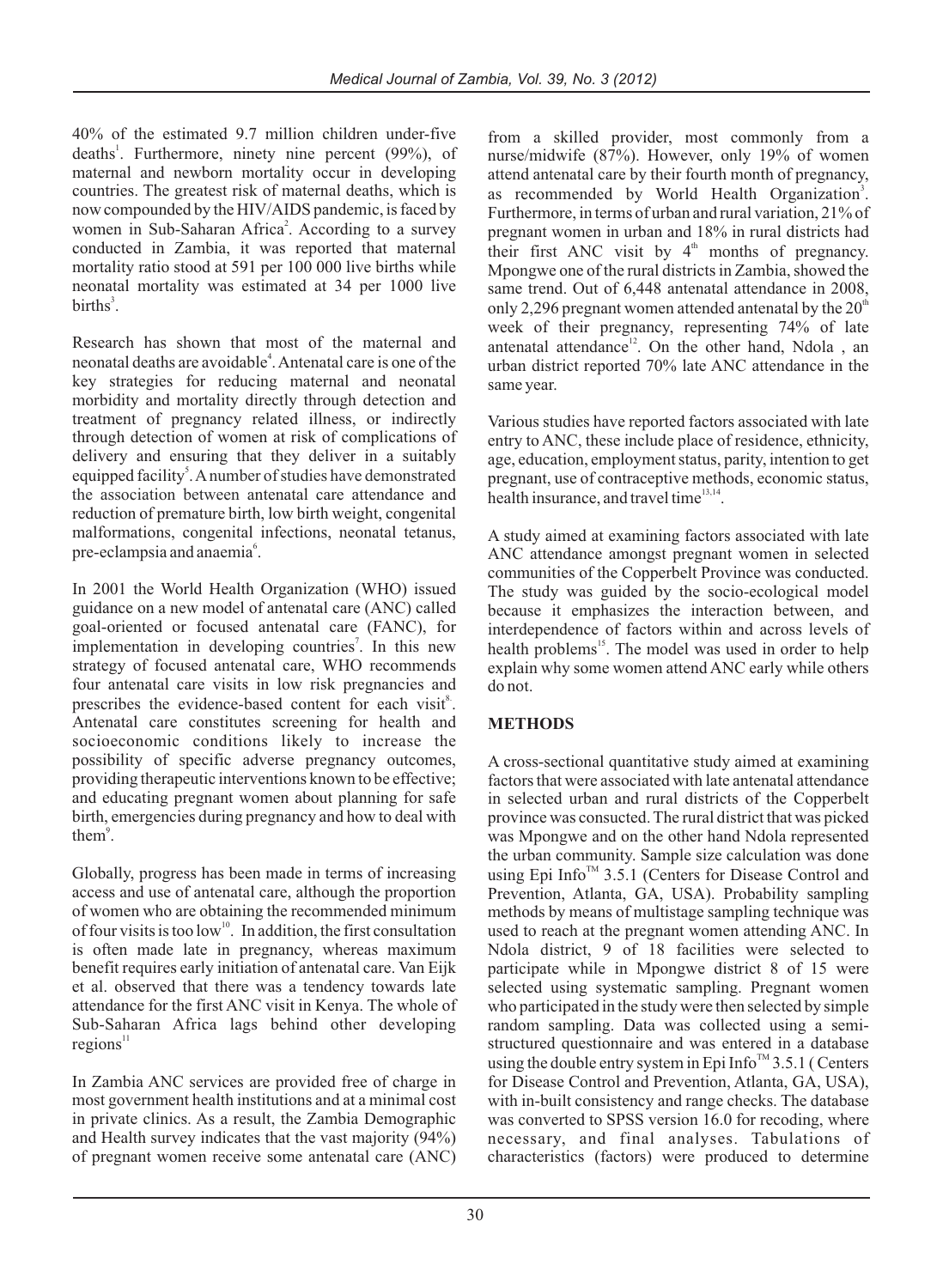overall distributions. Chi-square was used to test for association and logistic regression to identify significant predictors of ANC attendance. A p value less or equal to 0.05 was considered indicative of a significant factor effect.

#### **RESULTS SAMPLE DESCRIPTIONS**

Table 1 shows the socio-demographic characteristics of pregnant women who participated in the study. A total number of 613 women attending antenatal clinics were included in the study with the distribution between 2 districts almost equal; 50.1% (n=307) to Mpongwe and 49.9% (n=306) to Ndola. The majority of the participants were in the age category of 20- 29 years, representing

|           | Table 1: Socio-demographic characteristics of participants |
|-----------|------------------------------------------------------------|
| $(n=613)$ |                                                            |

|                           | <b>Rural</b>   | <b>Urban</b>                |
|---------------------------|----------------|-----------------------------|
| <b>Characteristics</b>    | $n\frac{6}{6}$ | $n\left(\frac{0}{0}\right)$ |
| Area of residence         |                |                             |
| Participants              | 307(50.1)      | 306(49.9)                   |
| Age (years)               |                |                             |
| < 20                      | 79(25.7)       | 41(13.4)                    |
| $20 - 29$                 | 140(46.6)      | 159(52.0)                   |
| 30 and above              | 88(28.7)       | 106(34.6)                   |
| <b>Marital status</b>     |                |                             |
| Married                   | 266(86.6)      | 255(83.3)                   |
| Single                    | 27(8.8)        | 44(14.4)                    |
| Divorced                  | 9(2.9)         | 2(0.7)                      |
| Widowed                   | 3(1.0)         | 4(1.3)                      |
| Occupation                |                |                             |
| Employed                  | 13(4.2)        | 74(24.2)                    |
| Not employed              | 294(95.8)      | 232(75.8)                   |
| <b>Religion</b>           |                |                             |
| Christian                 | 306(99.7)      | 301(98.4)                   |
| Muslim                    | 1(0.3)         | 5(1.6)                      |
| <b>Level of education</b> |                |                             |
| Never been to school      | 20(6.5)        | 6(2.0)                      |
| Primary                   | 174(56.7)      | 73(23.9)                    |
| Secondary                 | 106(34.5)      | 167(54.6)                   |
| College/University        | 7(2.3)         | 57(18.6)                    |

46.6% in Mpongwe and 52.0% in Ndola respectively. Most of the women in the two districts were married  $[86.6\% (n=266)$  to Mpongwe and  $83.3\% (n=255)$  to Ndola]. Unemployment level of participants was 95.8% in Mpongwe compared to 75.8% in Ndola. Almost all participants were Christians (99.7% to Mpongwe and 98.4% to Ndola). Primary school was the highest level of education attained by participants in Mpongwe (56.7%) while the majority in Ndola (54.6%) attained Secondary school.

#### **Obstetric characteristics**

Table 2 shows obstetric characteristics of women who participated in the study. Majority of in had 1 or more children before [74.6% (n=229) in Mpongwe compared to 61.4% (n=188) in Ndola]. In Mpongwe the majority of women (56.0%) had 3 or more previous pregnancies while in Ndola the majority (42.2) had 2 previous pregnancies. Most of the respondents had their last child in the age category of 2 to 5 years; the distribution was 52.1% to Mpongwe and 42.2% to Ndola respectively. Information on initiation of ANC revealed that 72% of the participants in Mpongwe booked for ANC late while in Ndola the proportion was 68.6%

#### **Table 2: Obstetric characteristics of participants**

|                                    | Mpongwe         | Ndola                       |  |
|------------------------------------|-----------------|-----------------------------|--|
| <b>Characteristics</b>             | $n\binom{0}{0}$ | $n\left(\frac{0}{0}\right)$ |  |
| <b>Parity</b> (number of children) |                 |                             |  |
| Nulliporous                        | 78(25.4)        | 116(37.9)                   |  |
| 1 or more children                 | 229(74.6)       | 188(61.4)                   |  |
| (number of previous)<br>Gravidity  |                 |                             |  |
| pregnancies)                       |                 |                             |  |
| 1                                  | 77(25.1)        | 65(21.2)                    |  |
| $\mathfrak{D}$                     | 57(18.6)        | 129(42.2)                   |  |
| 3 or more                          | 172(56.0)       | 45(14.7)                    |  |
| Age of last child<br>(years)       |                 |                             |  |
| $\leq$ 2                           | 118(38.4)       | 65(21.2)                    |  |
| $2$ to 5                           | 169(52.1)       | 129(42.2)                   |  |
| > 5                                | 26(8.5)         | 45(14.7)                    |  |
| Antenatal<br>care entry            |                 |                             |  |
| Early                              | 86(28.0)        | 96(31.4)                    |  |
| Late                               | 221(72.0)       | 210(68.6)                   |  |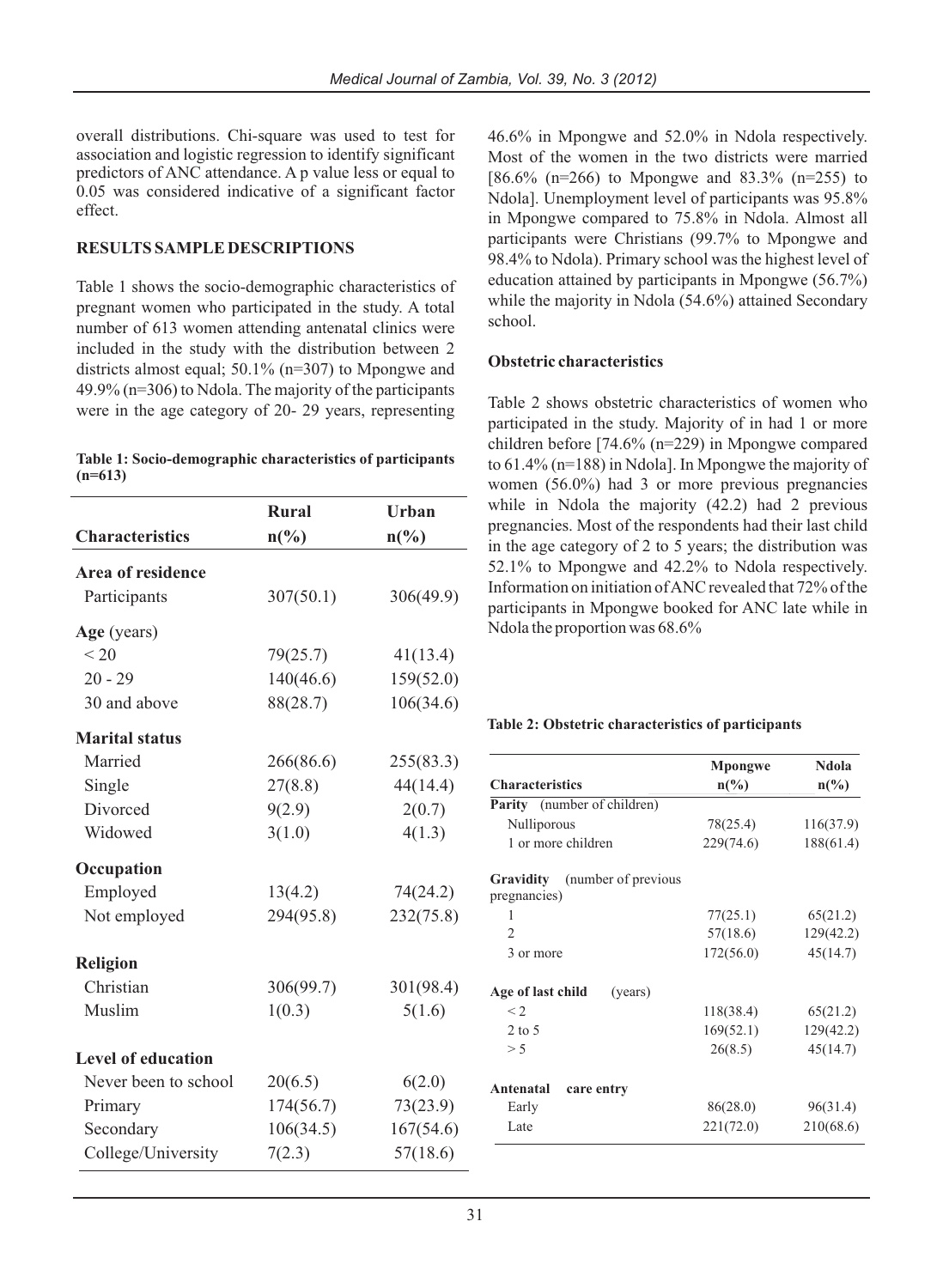

## **Figure 1: Gestation age distribution at ANC Booking (District 1 represents Rural and 2 Urban)**

#### **Comparison of the prevalence of late Antenatal care attendance between Mpongwe and Ndola districts**

The prevalence of late ANC attendance, as Table 3 indicates was 72.0 % (n=221) to Mpongwe and  $68.6\%$ (n=210) to Ndola. However, the difference between two districts was not statistically significant [OR 0.851 (95%  $CI=0.6, 1.2, p=0.363$ 

higher than women with last child less than 2 years; also the likelihood of women with last child more than 5 years old was 3 times (AOR 3.222, 95% CI 1.338, 7.761) higher. In Ndola likelihood of women who had inadequate knowledge about ANC to start ANC late was 2.2 times (AOR 2.205, 95% CI 1.021, and 4.759) higher than women with adequate knowledge. Women who fell pregnant unintentionally had a higher odds of starting

#### **Logistic regression analysis**

**Table 3: Comparison of the prevalence of Late ANC attendance between Mpongwe and Ndola**

| <b>Characteristics</b> | <b>ANC Entry</b>                |                         | 0R    | 95% CI     | p-value |
|------------------------|---------------------------------|-------------------------|-------|------------|---------|
|                        | <b>Early</b><br>$n\binom{0}{0}$ | Late<br>$n\binom{0}{0}$ |       |            |         |
| Area of<br>residence   |                                 |                         |       |            | 0.363   |
| Mpongwe                | 86(28.0)                        | 221(72.0)               | 0.851 | (0.6, 1.2) |         |
| Ndola                  | 96(31.4)                        | 210(68.6)               |       |            |         |

ANC late in both rural [4.2 times (AOR 4.258, 95% CI 1.631, 11.119)] and urban [3.1 times (AOR 3.103, 95% CI 1.261, 7.641)] respectively. The perception of no benefits d e r i v e d f r o m commencement of ANC early was associated with 4 times (AOR 3.983, 95% CI 1.365, 11.627) likelihood of late attendance in Ndola.

In the rural district, nulliporous women were59% (AOR 0.411, 95% CI 0.238, 0.758) less likely to initiate ANC late compared to multiparous women, while the proportion in the urban district was 48% (AOR 0.518, 95% CI 0.316, 0.848). In urban areas, the likelihood of women with last child in the age group 2-5 years to start ANC late was 2 times (AOR 2.003, 95% CI 1.079, 3.724)

Compared to lack of privacy at health institutions, pregnant women in rural were 3.4 times (AOR 3.377, 95% CI 1.180, and 9.660) more likely to initiate ANC late because of long distance to health facilities. Compared to misconceptions on ANC, pregnant women in rural were 2.2 times (AOR 2.211 95% CI 1.049, 4.660) more likely to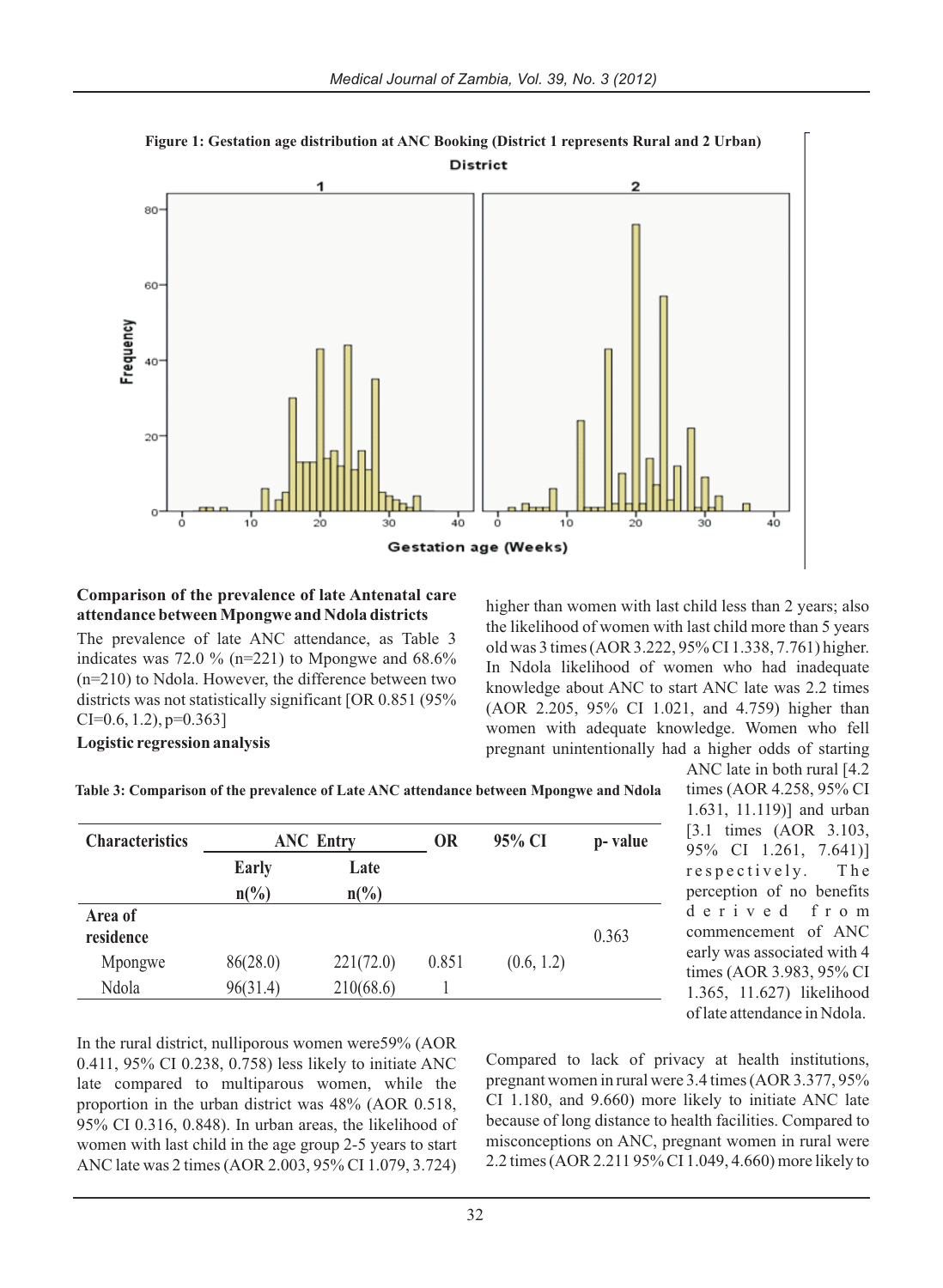start ANC late because of community norm(less value attached to ANC); while in urban late ANC attendance was 2.9 times (AOR 2.899, 95% CI 1.372, 6.083) higher due to cultural beliefs than misconceptions. Women who spent longer time traveling to ANC were 13.2 times(AOR 13.189 95% CI 6.931, 25.096) more likely to start ANC late than those who spent less time in rural, while 96% (AOR 1.962, 95% CI 1.100, 3.500) of pregnant women were more likely to start ANC late because of inadequate Health facilities.

|  | Table 4: Predictors of Late ANC attendance  in Mpongwe and Ndola-logistic regression |
|--|--------------------------------------------------------------------------------------|
|--|--------------------------------------------------------------------------------------|

| <b>Predictors</b>                 | <b>Mpongwe</b> |                 | Ndola   |                |                 |               |
|-----------------------------------|----------------|-----------------|---------|----------------|-----------------|---------------|
|                                   | <b>AOR</b>     | 95% CI          | p-value | <b>AOR</b>     | 95% CI          | $p-$<br>value |
| Parity                            |                |                 |         |                |                 |               |
| Nulliporous                       | 0.411          | (0.238, 0.758)  | 0.001   | 0.518          | (0.316, 0.848)  | 0.009         |
| 1 or more children                | -1             |                 |         | -1             |                 |               |
| Gravidity                         |                |                 |         |                |                 |               |
|                                   | 1              |                 |         | $\mathbf{1}$   |                 |               |
| $\overline{2}$                    | 1.991          | (0.947, 4.188)  | 0.69    | 4.246          | (1.907, 9.453)  | < 0.001       |
| 3 or more                         | 2.425          | (1.362, 4.318)  | 0.003   | 1.536          | (0.905, 2.606)  | 0.111         |
| Age of last child (years)         |                |                 |         |                |                 |               |
| $<$ 2                             | 1              |                 |         |                |                 |               |
| $2$ to $5$                        | 1.591          | (0.941, 2.689)  | 0.83    | 2.003          | (1.077, 3.724)  | 0.028         |
| >5                                | 1.709          | (0.636, 4.595)  | 0.288   | 3.222          | (1.338, 7.761)  | 0.009         |
| Inadequate Knowledge about ANC    |                |                 |         |                |                 |               |
| Yes                               | 1.374          | (0.280, 6.748)  | 0.696   | 2.205          | (1.021, 4.759)  | 0.044         |
| No                                |                |                 |         |                |                 |               |
| <b>Unintended Pregnancy</b>       |                |                 |         |                |                 |               |
| Yes                               | 4.258          | (1.631, 11.119) | 0.003   | 3.103          | (1.261, 7.641)  | 0.014         |
| N <sub>o</sub>                    | $\mathbf{1}$   |                 |         | $\overline{1}$ |                 |               |
| No perceived benefits of starting |                |                 |         |                |                 |               |
| early                             |                |                 |         |                |                 |               |
| Yes                               |                |                 |         | 3.983          | (1.365, 11.627) | 0.011         |
| No                                | 1              |                 |         | -1             |                 |               |
|                                   |                |                 |         |                |                 |               |

#### **Table 4: Predictor of Late ANC attendance in Mpongwe and Ndola logistic regression**

| <b>Predictors</b>                   | Mpongwe    |                 | Ndola   |            |                |         |
|-------------------------------------|------------|-----------------|---------|------------|----------------|---------|
|                                     | <b>AOR</b> | 95% CI          | p-value | <b>AOR</b> | 95% CI         | p-value |
| <b>Institutional hindrances</b>     |            |                 |         |            |                |         |
| Distance                            | 3.377      | (1.180, 9.666)  | 0.023   | 0.827      | (0.236, 2.905) | 0.767   |
| Long waiting time.                  | 1.524      | (0.352, 6.601)  | 0.573   | 1.909      | (0.707, 5.158) | 0.202   |
| Attitude of Health workers          | 1.829      | (0.404, 8.270)  | 0.433   | 0.434      | (0.137, 1.324) | 0.156   |
| Privacy                             |            |                 |         |            |                |         |
| <b>Community hindrances</b>         |            |                 |         |            |                |         |
| Misconceptions                      |            |                 |         |            |                |         |
| Community norm                      | 2.211      | (1.049, 4.660)  | 0.037   | 1.089      | (0.623, 1.904) | 0.765   |
| Cultural beliefs                    | 0.857      | (0.444, 1.655)  | 0.646   | 2.889      | (1.372, 6.083) | 0.005   |
| <b>Traveling time</b>               |            |                 |         |            |                |         |
| Yes                                 | 13.189     | (6.931, 25.096) | < 0.001 | 1.071      | (0.399, 2.879) | 0.891   |
| N <sub>0</sub>                      |            |                 |         |            |                |         |
| <b>Inadequate Health facilities</b> |            |                 |         |            |                |         |
| Yes                                 | 1.962      | (1.100, 3.500)  | 0.023   | 1.27       | (0.728, 2.214) | 0.4     |
| N <sub>0</sub>                      |            |                 |         |            |                |         |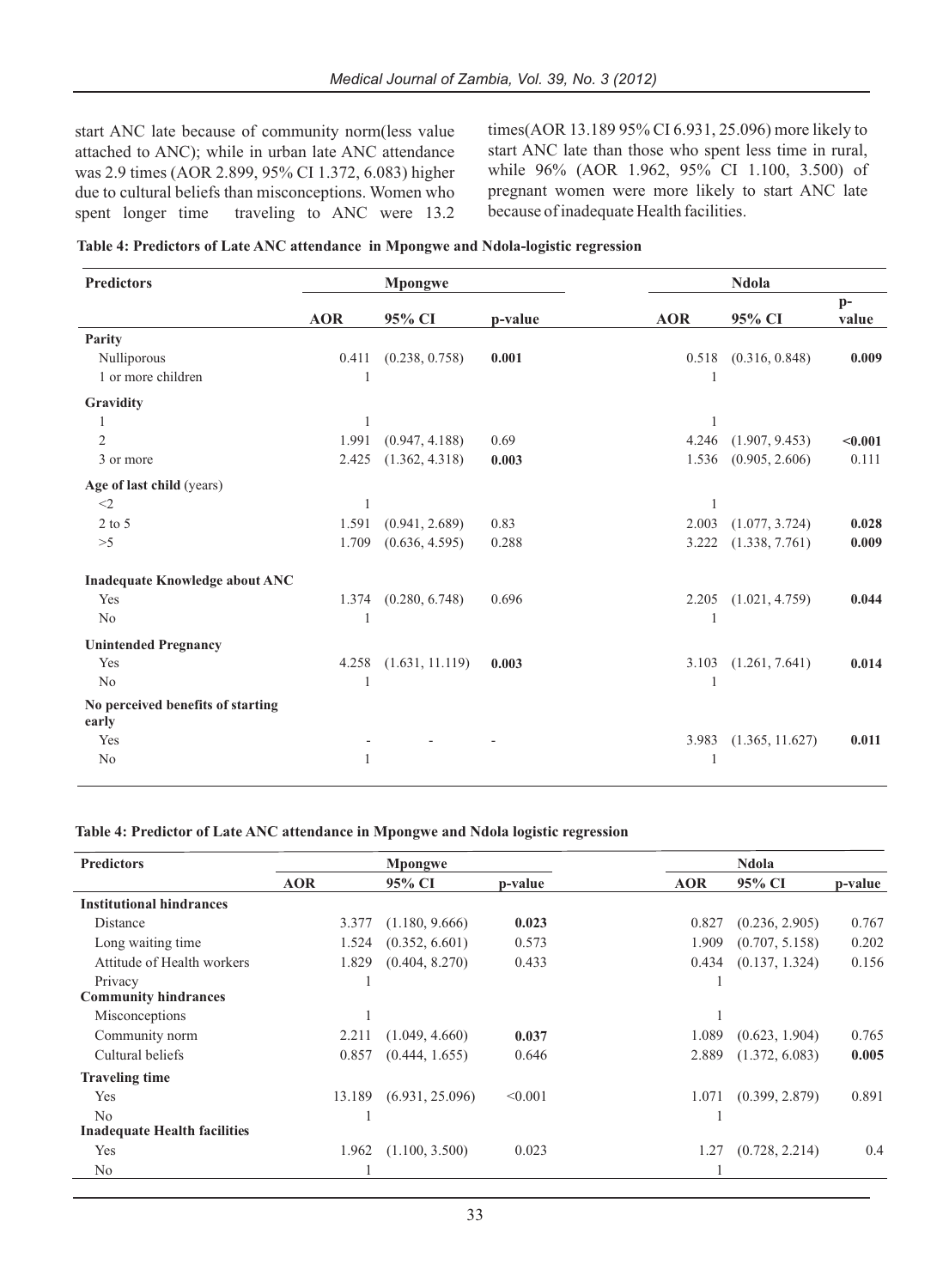## **DISCUSSION**

#### **Prevalence of Late ANC Attendance in Selected Rural and Urban Communities of the Copperbelt Province**

Information that was gathered from this study shows that the prevalence of late antenatal care attendance is high in both rural and urban communities. The prevalence of late ANC attendance was 72.0 % in rural and 68.6% in urban districts respectively. This result is slightly lower than what was reported in the Nigerian study where the prevalence of late ANC attendance was  $81\%$ <sup>14</sup> and higher than the  $41\%$  established in the Australian study<sup>13</sup>. In this study it was found that the difference of late ANC attendance between two districts was not statistically significant. This result is different from what was reported in a study done in Bangladesh where it was reported that early ANC utilization was lower in the rural than the urban communities<sup>15</sup>. There was no significance difference in the proportion of late ANC attendance between rural and urban areas probably because rural areas are more active in the provision of outreach (mobile) maternity services than urban districts.

#### **Factors Associated With Late ANC Attendance**

The results from this study suggest that human behavior, in this case late initiation of antenatal care, is affected by a multilayered set of systems; including family, peer group, and neighborhood, as well as effects of health care, social services systems, cultural belief and value system of the society in which individuals live $16$ .

#### **Intrapersonal factors associated with late ANC attendance**

In this study maternal age was not associated with late antenatal care attendance. This is in line with a study done in Sudan where it was observed that there was no effect of maternal age on ANC utilization<sup>17</sup>. This study established that there was a tendency of initiating ANC late amongst women of high parity and gravidity in both rural and urban communities. This could be as result of limited resources in the family and negative perceptions resulting from previous pregnancy experiences. It is also possible that multiparous women feel more confident after previous experience and feel that starting ANC early is not necessary.

Regarding knowledge about ANC, the study revealed that women with adequate knowledge were likely to initiate ANC early compared to those without. This finding is similar to what Tariku and others found out in their study where women who were well informed about ANC were

more likely to book for ANC within the recommended  $time<sup>18</sup>$ . Furthermore, this study was able to prove that pregnant women who had the perception of no benefits are derived from staring early, tend to start ANC late. Therefore, it could be concluded that health education could be important in the improvement of timing of ANC attendance.

The intention to get pregnant was an important factor in this study. In contrast to women who planned their pregnancy, women who fell pregnant unintentionally were more likely to start ANC late. The finding is in line with study done in New South Wales, Australia where it was indicated that younger women with unplanned pregnancy lacked information about ANC resulting in late attendance<sup>13</sup>. It is believed that wanted pregnancies are more cared for by pregnant women and their spouses; this enable women to book for ANC timely.

#### **Institutional and Public Policy Factors Associated with Late ANC Attendance**

In the current study, pregnant women in rural areas reported that availability and accessibility of health facilities could be the cause of late antenatal attendance. This claim was not found to be significantly associated with late antenatal attendance in urban communities. The effect of differences in attendance of antenatal care between the urban and rural areas could be due to differences in distribution of health facilities. Usually, these facilities are disproportionately distributed in favor of urban areas in most developing countries making them more available and accessible to urban women<sup>19</sup>. A study conducted in Haiti revealed that longer traveling time and greater distances to health facilities in rural areas constituted the greatest barriers to antenatal care utilization<sup>20</sup>. Similarly this study established long traveling time, long distance to health facilities and inadequate health facilities were significantly affecting the timing of antenatal attendance. This is in agreement with a study done in Kalabo district of Zambia on maternity services which indicated that distance is a significant factor affecting delay to decide to seek care from health facilities. It also influences the delay caused by the travel time from home to the clinic. The geographical features of Kalabo district, the uneven distribution of facilities and the absence of any roads or transport systems were also hindrance factors to maternity service utilization $2<sup>1</sup>$ .

Univariate analysis of this study revealed that long waiting time prior to being attended to at ANC facilities was a barrier to initiating ANC in recommended period.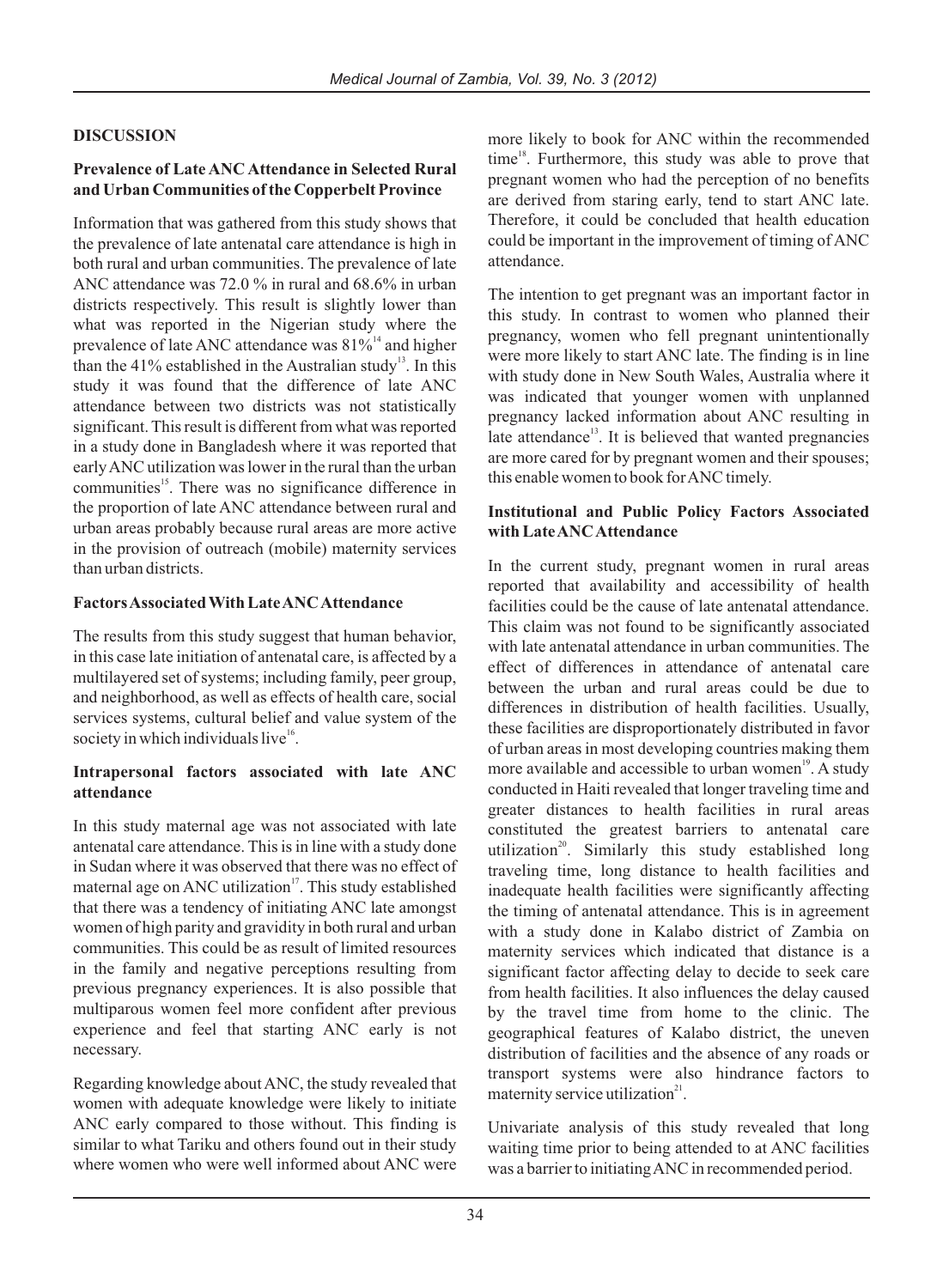### **Community Factors Associated with Late ANC Attendance**

The study was not able to establish the effect of misconceptions on the ANC attendance. However, it was observed that it was a community norm to attend ANC late in rural communities because of less value attached to it. Additionally, the study revealed that in urban communities cultural (traditional) beliefs played a major role in deterring early antenatal attendance. It is believed that in some cultures mobility of pregnant women is restricted, thus creating a significant barrier to accessing antenatal services. According to Mekonnen et  $al^{22}$ , women who followed a traditional belief system are less likely to use maternity services service than religious groups. Cultural beliefs and practices often lead to self-care and consultation with tradition healers. In most communities women seek advice on important health matters from older women first before turning to health professionals.

## **Limitations of the Study**

Considering that the study was conducted from health facilities, there is a possibility that factors related to attitude of health workers could have been under reported.

The use of different research assistants could have created variances, although they were oriented on questioning and recording of responses. The researcher also checked for completeness of the questionnaire after the interview.

## **CONCLUSION**

Late antenatal care attendance remains high in both rural and urban districts indicating that the importance of early initiation is yet to be appreciated. A number of factors were found to contribute to this problem. Therefore, an approach that involves all stakeholders should be used to address the matter at hand. Resources could be effectively utilized if efforts to increase early antenatal attendance are focused on identified high risk groups.

## **RECOMMENDATIONS**

The study has provided information on the various aspects of late antenatal attendance in urban and rural communities. Therefore, the following recommendations if implemented may improve timely accessing of health services and the quality of service provided;

> District Medial Offices should increase accessibility of ANC services by proving scheduled outreach programs in remote areas Ministry of health and District Medical Offices

need to provide continuous health education on the importance of timely accessing of ANC services through the media and community sensitization meetings

Campaign against harmful community norms and cultural beliefs that could hinder mothers from accessing health services

Ministry of Health should improve on the staffing of health care workers at all levels of service delivery

Government through Ministry of Health should construct more health facilities to improve availability and accessibility especially in rural areas

Ministry of health and District Medical Offices should strengthen other aspects of reproductive health such as family planning to reduce on the unintended pregnancies.

## **ACKNOWLEDGEMENTS**

I would like to thank my supervisors; Dr Charles Michelo and Mrs A. Hazemba for the sound advice and support that led to the completion of this research.

I am also grateful to Ndola and Mpongwe District Medical Offices for allowing me conduct this study from their facilities. My sincere gratitude also goes to the pregnant women who provided valuable information that led to the realization of this dissertation.

The lecturers and other staff in the department of community medicine, I would like to thank you for making my MPH course enjoyable.

Lastly, but not the least, I am grateful to my entire family for the selfless love and support.

## **REFERENCES**

- 1. UNICEF, 2009. Maternal and Newborn Health. www.unicef.org/protection/SOWC09-FullReport-EN.pdf
- 2. O'Callaghan M. F, Bororkowski J. G, Whitman TL, Maxwell S. E & Keogh D., 1999. A Model of Adolescent Parenting: The Role of Cognitive Readiness to Parent. Journal of Research on Adolescence, 9(2): 203–225.
- 3. ZDHS, 2007. The Zambia Demographic and Health survey key findings.
- 4. Stevens-Simon C, Beach R & McGregor J. A., 2002. Does Incomplete Growth and Development